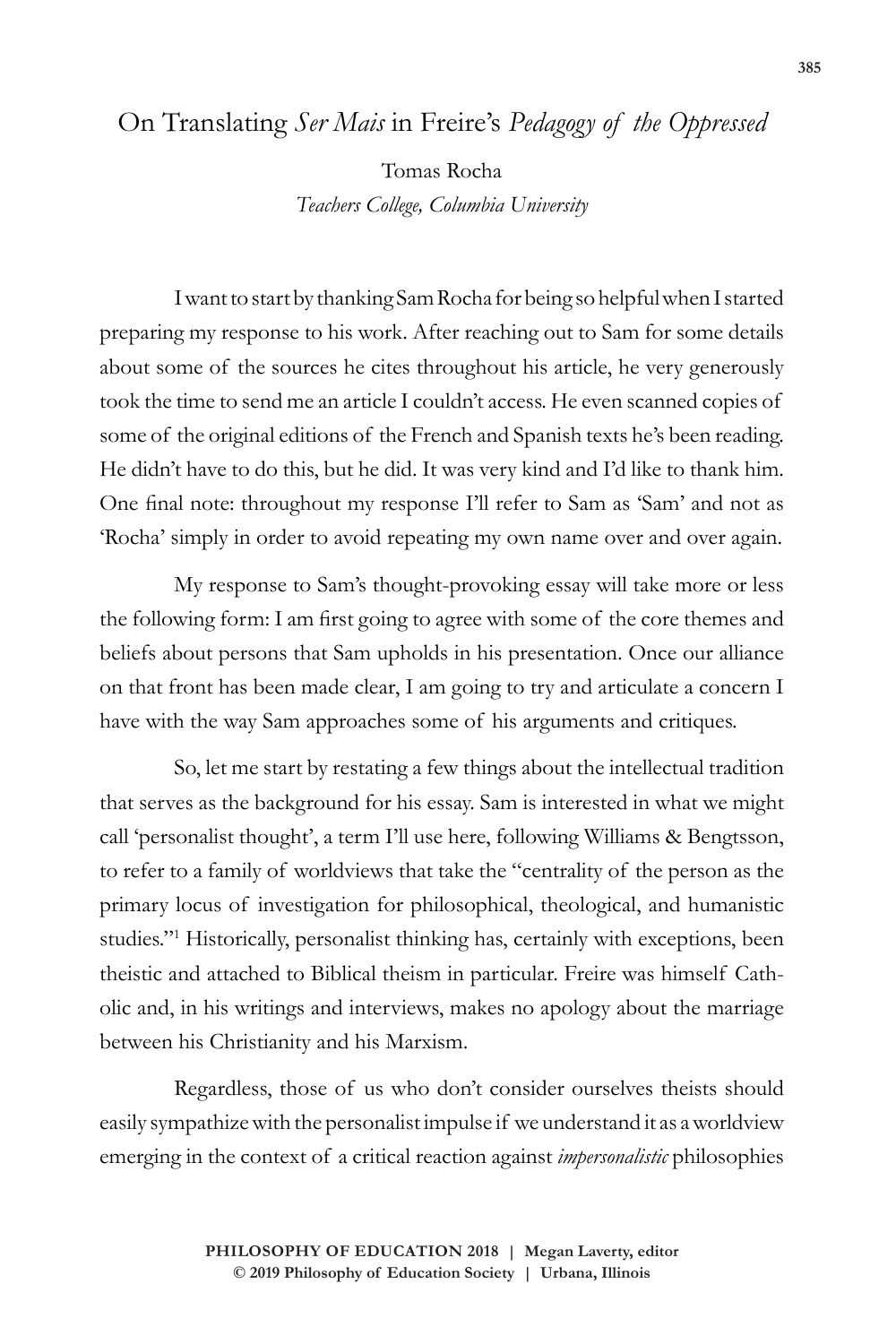that seemed to emerge out of, for example, the Enlightenment and post-Enlightenment eras in Europe and South America. We could think of *impersonalistic*  philosophies here as rationalis*tic* as opposed to ration*al* philosophies; scientis*tic* as oppose to scientifically informed philosophies. We could think of, for instance, naturalistic forms of nationalism and racism; totalizing notions of historical determinism; reductive ways of conceiving materialism—all of these have been seen by various personalist thinkers as historical contributors to destructively anti-personalist (we might even say anti-person, perhaps) political movements: Nazism, state-controlled Communism of the Stalinist variety, apartheid regimes, state-sanctioned violence against Indigenous communities, and so forth. At the same time, it's clear from my limited background reading on personalism, and from what I've gathered from Sam's paper, that personalists tend also to reject the kind of radical individualism celebrated in run-of-the-mill liberal capitalism. Sam's depiction of Freire's personalism highlights Freire's reaction against modern alienation and its various causes, and in response to this alienation, Freire's yearning for greater social and political solidarity.

To the extent that Sam's reading of Freire, Mounier, and de Unamuno draws out and highlights their respective concerns over this same alienation—their yearning for solidarity and their deep respect for persons as ends in themselves and never as mere means—then I take absolutely no issue with his interpretation. I believe Sam and I find ourselves on the same page in our affinity for what these thinkers seem to stand for existentially, socially, politically, pedagogically, and so on.

With that on the record, I will transition to the critical portion of my response. I have three concerns but given limited time will only focus substantively on one. The other two I will briefly mention towards the very end of my response.

Here is the first. I believe that the issue of translation Sam points to has, by my lights, actually very little effect on either (a) the disagreement between humanists and posthumanists discussed in the paper, or (b) the analysis of personalism as it exists in what Sam sees as Freire's more "transcendental" humanism.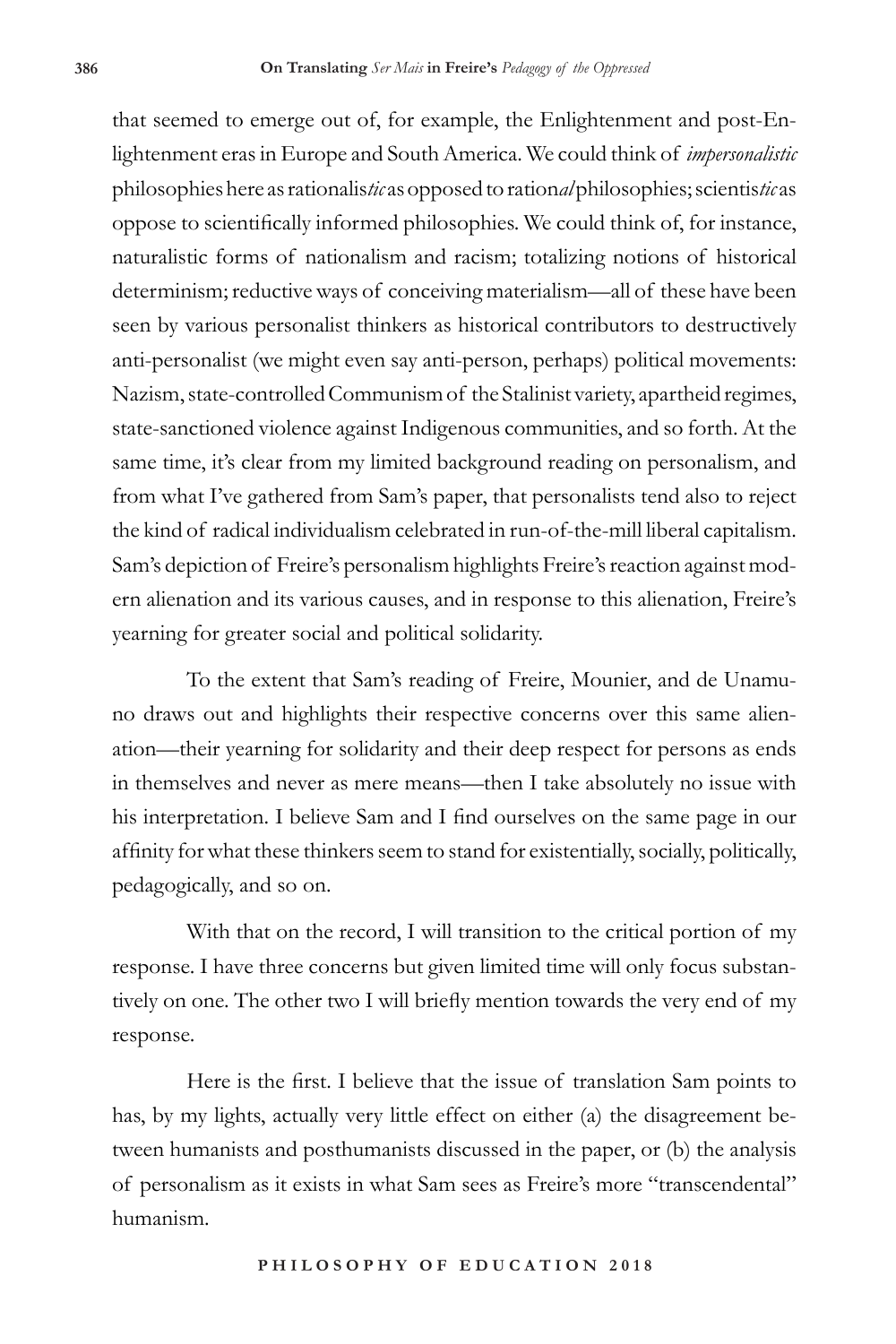What is the issue Sam points to? If we turn to the early part of his essay, we see him take issue with the fact that Myra Ramos frequently translated the Portuguese *ser mais* into the English phrase 'becoming more fully human.' Sam suggests not only that this is a mistranslation, but that such a mistranslation opens the door for further trouble. It allows posthumanists like Nathan Snaza to step in and attack Freire on the grounds that "his philosophy is troubled because his concept of the human being relies on a dialectic of human and animal."2 Sam argues the following:

> What is lost in the Ramos translation, and consequently in Snaza's posthumanist critique that employs it, is this italicized sense of '*ser mais,'* [which Sam translates more literally as] '*be more*.' The posthumanists are in such a rush to move beyond the human that they seem to neglect the proper use of the human language, uncritically accepting a translation that badly mistakes Freire's clear emphasis on "*be more*" with the unemphasized, "becoming more fully human"—an overdressed Anglophone substitute.

Now I want to be clear that as far as I'm concerned Sam's alternative translation is perfectly acceptable—it is certainly more transparent—but I am not yet convinced that it gets him the additional mileage he thinks it does. I believe the existing translation does a perfectly good job of capturing what Freire is going on about, and that if people fail to see the personalism that Sam sees in Freire, that this failure probably has not much to do with the translation itself. Here are two reasons why a focus on the translation might be a red herring.<sup>3</sup>

First, the human-animal distinction that Freire relies on, and which a posthumanist could take issue with, is most palpable *not* in the rendering of *ser mais* into 'more fully human,' but rather on pages 97-101 of the Ramos edition, where we see Freire drawing a very *explicit* distinction between the categories human and animal, a distinction that cannot be chalked up to an issue of translation.4 There, Freire writes, for example, that contrary to non-human animals, "it is as transforming and creative beings that humans, in their permanent relations with reality, produce not only materials goods—tangible objects—but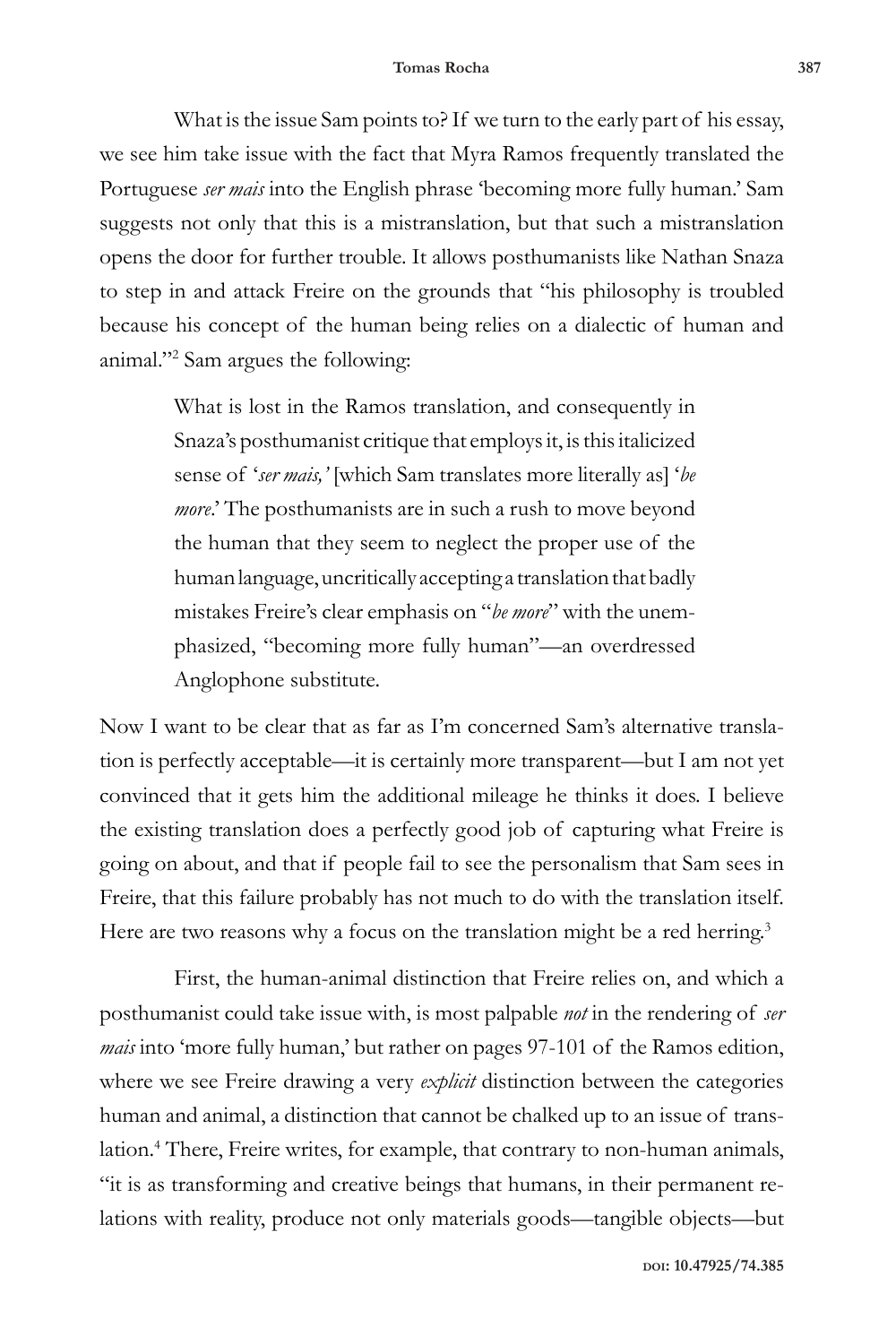also social institutions, ideas, and concepts."5 Freire also argues in this section of the text that humans have a deep historical consciousness, and an ability to enact choice on the basis of this deep historical consciousness<sup>6</sup>, two features I am fairly confident are lacking in any non-human animals we have observed so far. Freire takes these distinctions to have at least some relevance to facts about what we should value *as* human beings, and not merely as living creatures.

I should mention that Snaza, furthermore, doesn't seem to do much interpretation of Freire on his own, at least not in the paper of his that Sam critiques. Snaza cites Corman as arguing that "Freire relies on reductive, fixed, and speciesist constructions of 'the animal' and animality throughout the text," and that "despite the radical intention of his theory and its liberatory potential, he nonetheless perpetuates a deeply anthropocentric and speciesist understanding of animals."<sup>7</sup> Now, if arguing, as Freire does, that the aforementioned distinctions have some relevance to what humans should value, is equivalent to being 'reductive,' 'fixed,' 'speciesist,' and 'anthropocentric,' then I suppose I'm a happy member of the reductive, anthropocentric club. Though he does not explore it the way I have just now, I know that Sam too has been unconvinced by Snaza's analysis of Freire on this matter. But my point is this: even if Ramos hadn't translated *ser mais* in the way that she did, there is plenty in the text for posthumanists to gripe about. Some of us may not think the gripe holds up, but that would have been a different paper, one focused more directly on undermining the posthumanist's argument *against* Freire and less on exploring the personalist influences *on* Freire. The two, I think, stand more clearly as separate analyses.

I mentioned a second reason why this issue of translation may be misleading. This reason is perhaps in more direct contrast to some of Sam's claims in his paper, for it is not just Ramos but Freire himself who suggests an equivalency between what it means to *ser mais*, on the one hand, and the process of striving towards a fuller humanity (or 'becoming more fully human') on the other. If we look to the end of Chapter 2 in the Ramos translation, for example, we see Freire arguing that one form of violence is the violence of preventing people from engaging in the process of inquiry that—once they attain a "deepened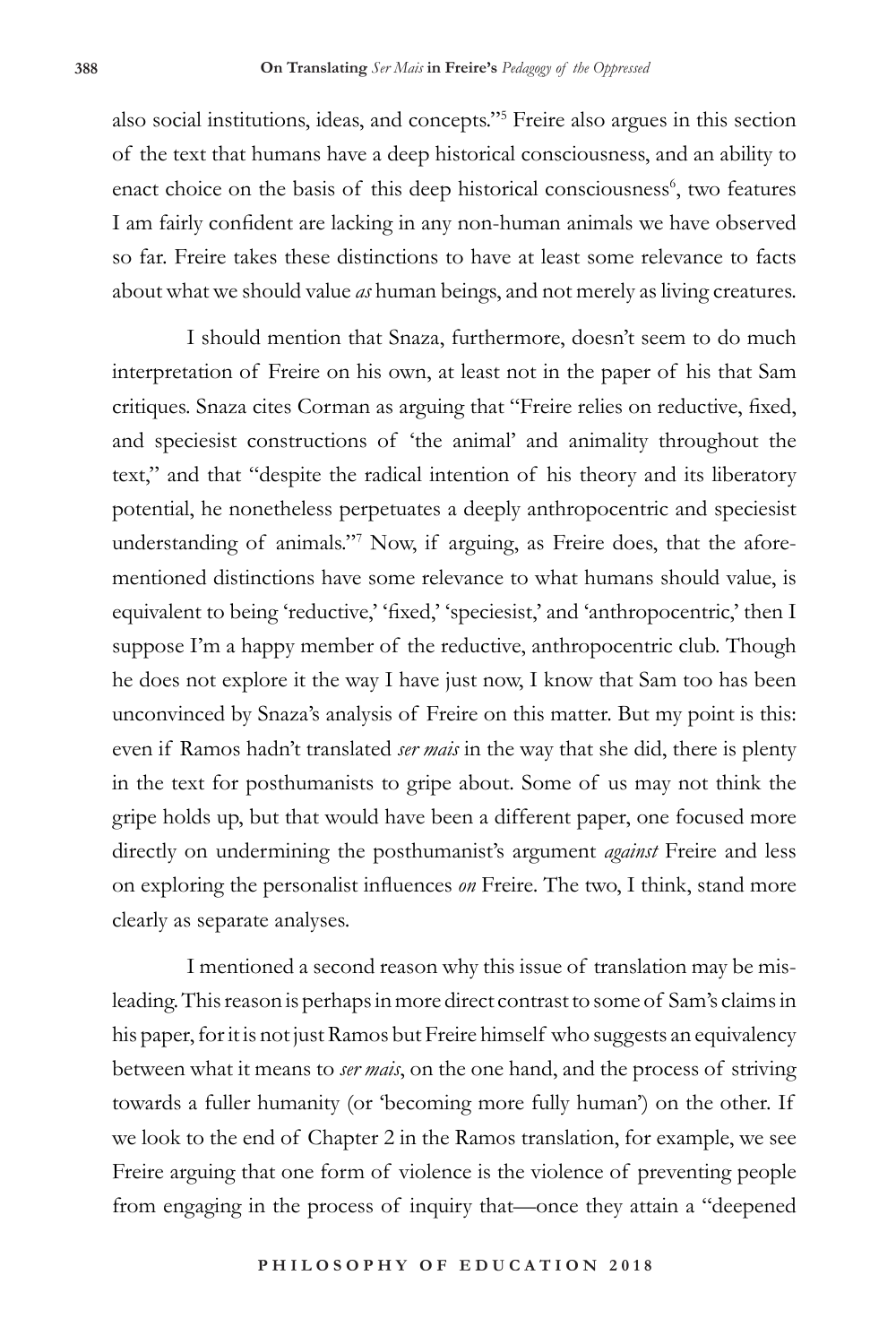consciousness" of their own oppression—may help lead the way out of said oppression. Freire says: "This movement of inquiry must be directed towards humanization—the people's historical vocation."8 Now, this is interesting because in this bit of English translation we see a mention of "humanization" (a very exasperating notion for posthumanists) and yet no mention of the supposedly problematic phrase "becoming more fully human," which as we learned from Sam's paper has been rendered from the Portuguese *ser mais.* 

And yet the corresponding Portuguese source text is as follows: "Este movimento de busca, porém, só se justifica na medida em que se dirige ao *ser mais*, *à* humanização dos homens."<sup>9</sup>

Here we see Freire himself, in the last clause of the sentence, offering a clarification of what he means by *ser mais*, at least in this portion of the text: the humanization of people. By my reading of this passage, and by my reading of the context surrounding his other uses of *ser mais,* it seems perfectly reasonable to argue that *ser mais* (in line with Ramos's translation) really can simply mean the pursuit of a fuller humanity, a fuller humanity that, as we see in the next sentence after the passage I just pointed to, can be contradicted; a humanity that can be forced to *ser menos* by the process of *desumanização*.

In light of this connection, upheld by Freire himself, I wonder if Sam's project—of examining what personalism might have meant to Freire—wouldn't be more fruitful if it avoided altogether trying to establish a real distinction between a humanism of what we might call the standard variety, and what Sam suggests is a distinctively more "transcendental" humanism.<sup>10</sup> In light of what I've just said, I can now very quickly mention my two remaining concerns. As I read and re-read the paper, I must admit that I was never entirely sure what exactly Sam meant by the term *transcendence*—as in, for example, the idea of a "transcendental" humanism—though I acknowledge upfront that this is perhaps entirely a function of my relative inexperience with the personalist tradition. Finally, and this is a much more minor point, it was difficult to evaluate Sam's critiques of Anglophone critical pedagogy without further philosophical or empirical evidence of the ironic self-deception under which he claims it currently suffers.